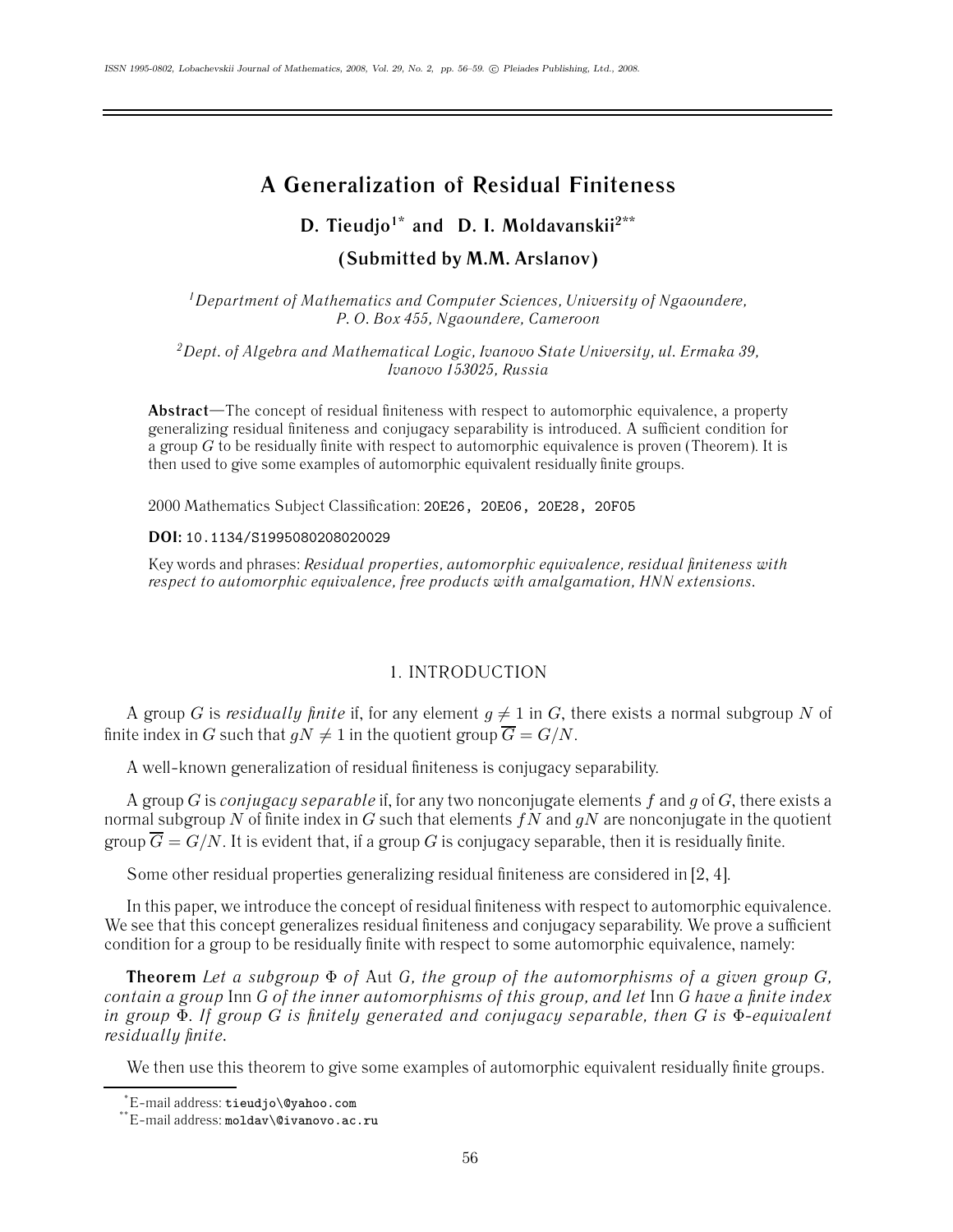#### 2. DEFINITION

Let G be an arbitrary group and let  $\varphi$  be an automorphism of G.

We remind the reader that a normal subgroup N of group G is said to be  $\varphi$ -*invariant* if  $N\varphi = N$ . If N is a  $\varphi$ -invariant normal subgroup of group G, then the mapping  $\overline{\varphi}$  of the quotient group  $G/N$  onto itself defined by

$$
(gN)\overline{\varphi} = (g\varphi)N \quad (g \in G)
$$

is an automorphism of group  $G/N$ . This automorphism is called the automorphism *induced* by  $\varphi$ .

Let  $\Phi$  be a subgroup of the group Aut G of all automorphisms of G.

A normal subgroup N of group G is said to be  $\Phi$ -*invariant* if it is  $\varphi$ -invariant for any automorphism  $\varphi \in \Phi$ .

If N now is a  $\Phi$ -invariant normal subgroup of the group G, then we denote by  $\overline{\Phi}$  the subgroup of the group Aut( $G/N$ ) of all automorphisms of the group  $G/N$  induced by the automorphisms of  $\Phi$ .

Let G be a group and  $\Phi \leq \text{Aut } G$ . Elements a and b of group G are said to be  $\Phi$ -equivalent if there exists an automorphism  $\varphi \in \Phi$  such that  $a = b\varphi$ .

Let us now formulate our main concept.

Let G be an arbitrary group. Let  $\Phi$  be a subgroup of the group Aut G of all the automorphisms of G.

Group G is said to be *residually finite with respect to* Φ*-equivalence* (or Φ*-equivalent residually finite*) if, for any non- $\Phi$ -equivalent elements a and b of group G, there exists a normal  $\Phi$ -invariant subgroup N of finite index in G such that elements  $aN$  and  $bN$  of the quotient group  $G/N$  are not  $\overline{\Phi}$ -equivalent.

It is clear that particular cases of this notion are residual finiteness (when subgroup  $\Phi$  consists of only the identical automorphism) and conjugacy separability (when  $\Phi$  coincides with Inn G, the group of all inner automorphisms of the group  $G$ ).

If  $\Phi =$  Aut G, then  $\Phi$ -equivalent residual finiteness is just Aut G-equivalent residual finiteness, i.e., residual finiteness with respect to any automorphic equivalence.

We now prove the sufficient condition of Φ-equivalent residual finiteness (Theorem).

# 3. PROOF OF THEOREM

Let  $\psi_1, \psi_2, \ldots, \psi_r$  be a fixed representative system of cosets of the subgroup InnG in group  $\Phi$ .

Let a and b be non- $\Phi$ -equivalent elements of group G. Assume for  $i = 1, 2, \ldots, r$ , that  $b_i = b\psi_i$ . Since subgroup  $\Phi$  contains group Inn G, element a can not be conjugate in group G to elements  $b_1, b_2, \ldots, b_r$ . Further, since group  $\tilde{G}$  is conjugacy separable, there exists a normal subgroup M of finite index of  $G$ such that in the quotient group  $G/M$  element aM is not conjugate to elements  $b_1M, b_2M, \ldots, b_rM$ .

It is well known that an arbitrary subgroup of finite index of a finitely generated group  $G$  contains some characteristic subgroup that has a finite index in  $G$ . Let  $N$  be the characteristic (and consequently the  $\Phi$ -invariant) subgroup of finite index of our group  $G$ , contained in subgroup M. Then, in the quotient group  $G/N$ , element aN is not conjugate to elements  $b_1N, b_2N,\ldots, b_rN$ .

We now assert that elements aN and bN of the quotient group  $G/N$  are not  $\overline{\Phi}$ -equivalent. Assume by contradiction that, for some automorphism  $\varphi \in \Phi$ , the equality  $aN = (bN)\overline{\varphi}$  takes place; i.e.,  $aN = (b\varphi)N$ . Let us write the automorphism  $\varphi$  as  $\varphi = \psi_i \gamma$  for some  $i \in \{1, 2, ..., r\}$  and some inner automorphism  $\gamma$  of group G. Then, in group G, element  $b\varphi$  is conjugate to some element  $b_i$ , and consequently, in the quotient group  $G/N$ , element  $aN = (b\varphi)N$  is conjugate to some element  $b_iN$ . This contradicts the selection of the subgroup  $N$ . So, the theorem is proved.

LOBACHEVSKII JOURNAL OF MATHEMATICS Vol. 29 No. 2 2008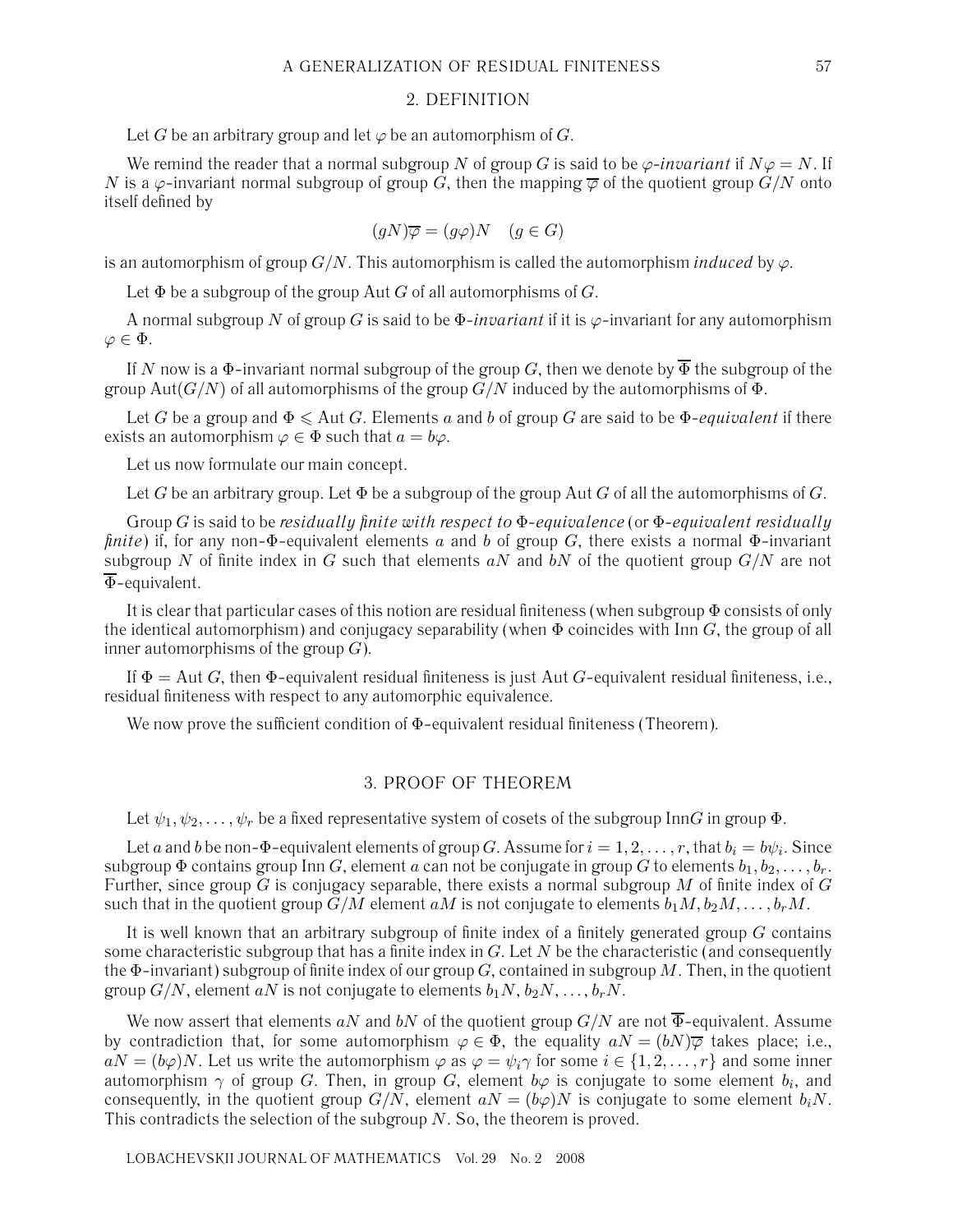#### 4. EXAMPLES

Now, using the above Theorem, we have

**Example 1.** If  $k = \pm p^e$ , where p is a prime integer and  $e \ge 1$ , then the group  $G_k$  with presentation

$$
G_k = \langle a, b; a^{-1}ba = b^k \rangle
$$

is Aut  $G_k$ -equivalent residually finite.

Indeed, group  $G_k$  is conjugacy separable [5]. From [1], group Aut  $G_k$  can be described as follows:

**Proposition 1.** Let  $G_k = \langle a, b; a^{-1}ba = b^k \rangle$ , where  $|k| \neq 1$ . Let  $k = \delta p_1^{e_1} p_2^{e_2} \cdots p_r^{e_r}$ , where  $\delta =$  $\pm 1$ ,  $p_1, p_2, \ldots, p_r$  are distinct primes and  $e_i \geq 1$  ( $i = 1, \ldots, r$ ). Then the group Aut  $G_k$  has the *presentation*

$$
\langle \varphi, \psi_1, \psi_2, \dots, \psi_r, \tau; \psi_i^{-1} \varphi \psi = \varphi^{p_i}, \psi_i \psi_j = \psi_j \psi_i, \tau^2 = 1, \tau \psi_i = \psi_i \tau, \tau^{-1} \varphi \tau = \varphi^{-1}(i, j = 1, \dots, r).
$$

In this presentation the automorphisms are defined by

(a)  $a\varphi = ab$ ,  $b\varphi = b$ ;

(b)  $a\psi_i = a, b\psi_i = b^{p_i}$   $(i = 1, ..., r);$ 

(c)  $a\tau = a, b\tau = b^{-1}$ .

Now, the following proposition can be derived.

**Proposition 2.** *Subgroup* Inn  $G_k$  *has a finite index in group* Aut  $G_k$  *if and only if*  $k = \pm p^e$ *, where p* is a prime integer and  $e \geq 1$ .

*Proof.* Assume first that subgroup Inn  $G_k$  has a finite index in group Aut  $G_k$ . Then any automorphism of  $G_k$  should have a finite order modulo Inn  $G_k$ . In particular, for some integer  $n > 0$ , the automorphism  $\psi_1^n$  should be inner; i.e., for some element  $g \in G_k$ , the equalities  $g^{-1}ag = a$  and  $g^{-1}bg = b^{p_1^n}$  should be satisfied. Since condition  $|k| \neq 1$  implies that  $Z_{G_k}(a) = \langle a \rangle$   $(Z_{G_k}(a)$  is the centralizer in group  $G_k$  of element a), we have  $g = a^m$  for some integer m. So, the equality  $g^{-1}bg = b^{p_1^n}$  has the form  $a^{-m}ba^m = b^{p_1^n}$ . But  $G_k$  is the HNN-extension with the base group of the infinite cycle  $\langle b \rangle$  and stable letter a. Since the left-hand side of the last equality is not reduced,  $|k| \neq 1$  and  $n > 0$ , we should have  $m > 0$ . Consequently, using the defining relations of group  $G_k$ , this equality has the form  $b^{k^m} = b^{p_1^n}$ , which gives  $k^m = p_1^n$ . Hence,  $p_1$  is the unique prime divisor of k, which is required.

Conversely, let  $k = \delta p^e$ , where  $\delta = \pm 1$ , p is a prime number, and  $e > 0$ . By Proposition 1, for this case, group Inn  $G_k$  is generated by the automorphisms  $\varphi, \tau$ , and  $\psi$  (where  $\varphi$  and  $\tau$  are defined above and  $\psi_1$  is defined by:  $a\psi = a$ ,  $b\psi = b^p$ ) and is defined by the relations

$$
\psi_i^{-1}\varphi\psi = \varphi^p, \quad \tau^2 = 1, \quad \tau\psi = \psi\tau, \quad \tau^{-1}\varphi\tau = \varphi^{-1}.
$$

Since  $a\varphi^n = ab^n$  for any integer n and the defining relations of group  $G_k$  yield  $bab^{-1} = ab^{k-1}$ , it follows that automorphism  $\varphi^{k-1}$  is inner. But  $k-1\neq 0$ ; thus, automorphism  $\varphi$  has a finite order modulo Inn  $G_k$ .

Similarly, the equality  $b\psi^n = b^{p^n}$ , which is satisfied for any integer  $n \ge 0$ , shows that if  $\delta = 1$ , then automorphism  $\psi^e$  is inner and if  $\delta = -1$ , then automorphism  $\psi^{2e}$  is inner.

So let f : Aut  $G_k \longrightarrow$  Aut  $G_k$ /Inn  $G_k$  be the canonical homomorphism of group Aut  $G_k$  onto the quotient group Aut  $G_k$ /Inn  $G_k$  and let X and Y be the image by f of the subgroups generated by  $\varphi$  and  $\psi$ , respectively. We see that

$$
1 \le X \le Y \le \text{Aut } G_k / \text{Inn } G_k
$$

is a subnormal sequence with finite cyclic factors. Thus, the factor group Aut  $G_k / \text{Inn } G_k$  is finite and Proposition 2 is proved.

So,  $G_k$  is conjugacy separable and subgroup Inn  $G_k$  has a finite index in group Aut  $G_k$  if  $k = \pm p^e$ , where p is a prime number and  $e \geq 1$ . Thus, applying the theorem, we fond that  $G_k$  is Aut  $G_k$ -equivalent residually finite.

**Example 2.** Any group with the presentation

$$
G_{mn} = \langle a, b; [a^m, b^n] = 1 \rangle, \quad \text{where} \quad m > 1 \text{ and } n > 1,
$$

is Aut  $G_{mn}$ -equivalent residually finite.

Group  $G_{mn}$  is conjugacy separable [3] and Inn  $G_{mn}$  has a finite index in Aut  $G_{mn}$  [6]. So, by the theorem, group  $G_{mn}$  is Aut  $G_{mn}$ -equivalent residually finite.

We mention here that groups of the form  $G_k$  are Baumslag–Solitar groups, which are HNN extensions [1, 5], whereas groups of the form  $G_{mn}$  are free products with amalgamations [6].